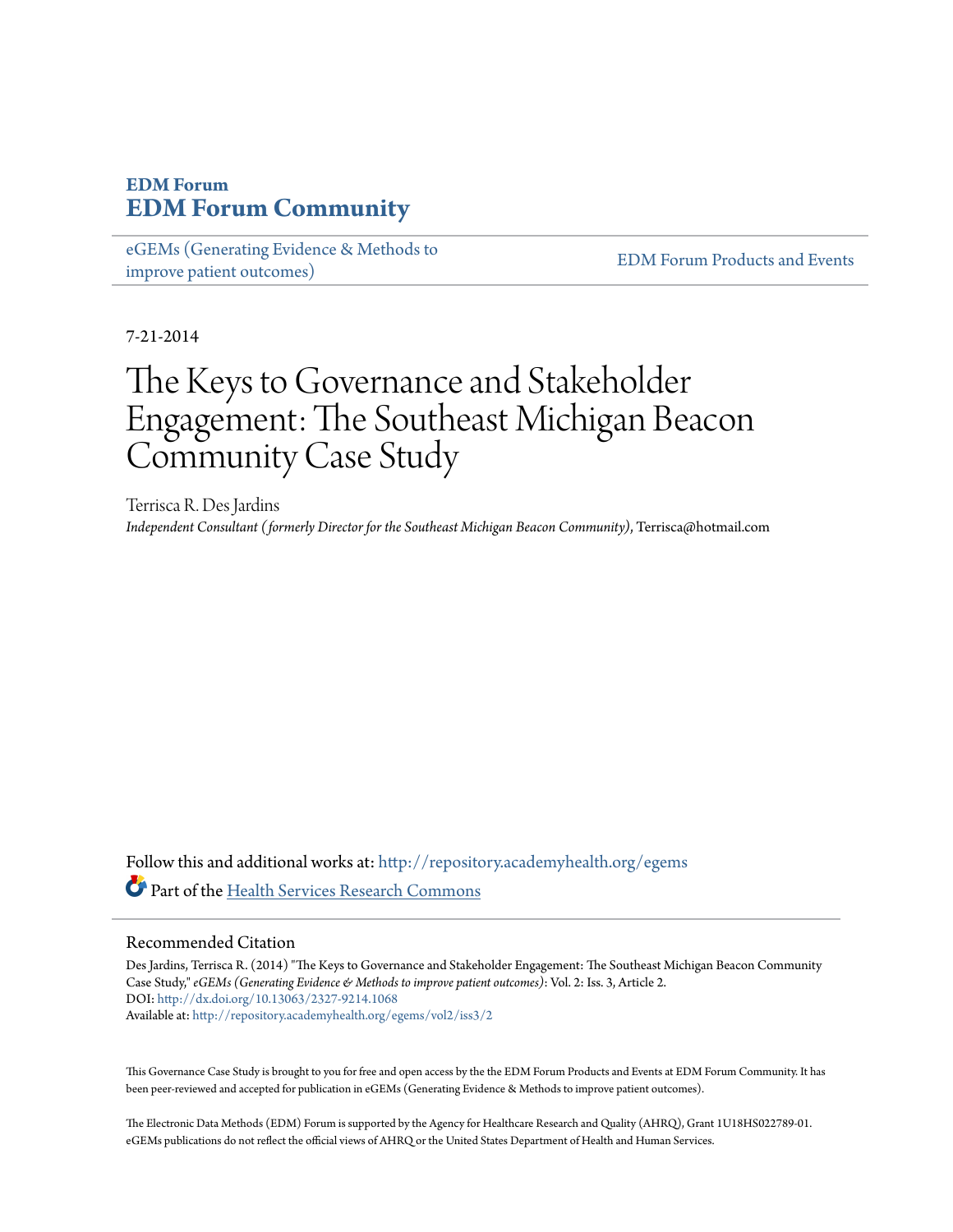# The Keys to Governance and Stakeholder Engagement: The Southeast Michigan Beacon Community Case Study

#### **Abstract**

Community-based health information exchanges (HIEs) and efforts to consolidate and house data are growing, given the advent of Accountable Care Organizations (ACOs) under the Affordable Care Act and other similar population health focused initiatives. The Southeast Michigan Beacon Community (SEMBC) can be looked to as one case study that offers lessons learned, insights on challenges faced and accompanying workarounds related to governance and stakeholder engagement. The SEMBC case study employs an established Data Warehouse Governance Framework to identify and explain the necessary governance and stakeholder engagement components, particularly as they relate to community-wide data sharing and data warehouses or repositories. Perhaps the biggest lesson learned through the SEMBC experience is that community-based work is hard. It requires a great deal of community leadership, collaboration and resources. SEMBC found that organizational structure and guiding principles needed to be continually revisited and nurtured in order to build the relationships and trust needed among stakeholder organizations. SEMBC also found that risks and risk mitigation tactics presented challenges and opportunities at the outset and through the duration of the three year pilot period. Other communities across the country embarking on similar efforts need to consider realistic expectations about community data sharing infrastructures and the accompanying and necessary governance and stakeholder engagement fundamentals.

#### **Acknowledgements**

This work was supported by Academy Health. The author wishes to thank Alison Rein and Abigail Schachter.

#### **Keywords**

Beacon Communities, governance, health information exchange, clinical data repository, data sharing

**Disciplines** Health Services Research

#### **Creative Commons License** <u>@ 000</u>

This work is licensed under a [Creative Commons Attribution-Noncommercial-No Derivative Works 3.0](http://creativecommons.org/licenses/by-nc-nd/3.0/) [License.](http://creativecommons.org/licenses/by-nc-nd/3.0/)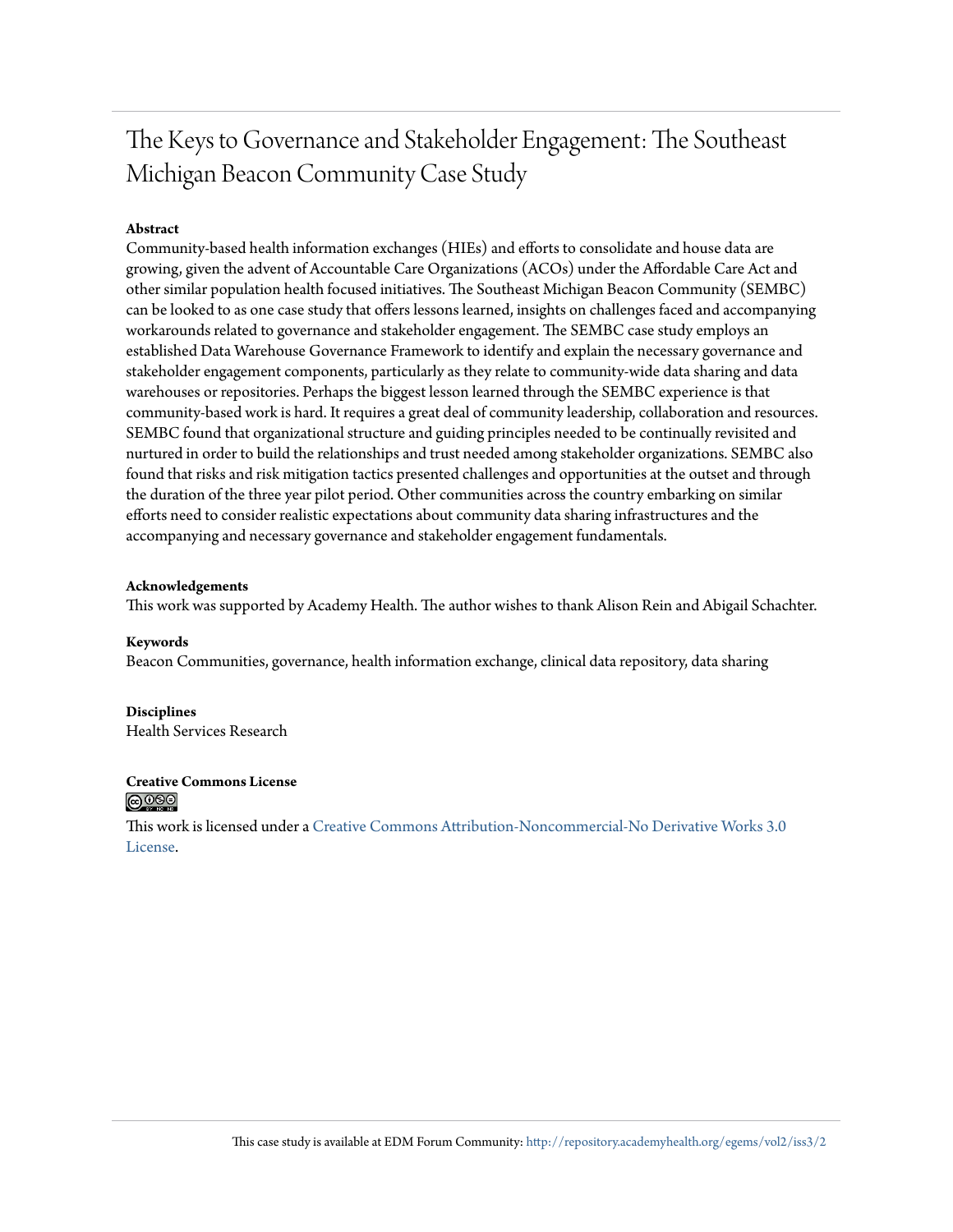# **eGEMs**

# **The Keys to Governance and Stakeholder Engagement: The Southeast Michigan Beacon Community Case Study**

Terrisca R. Des Jardins, MHSAi

# **Abstract**

Community-based health information exchanges (HIEs) and efforts to consolidate and house data are growing, given the advent of Accountable Care Organizations (ACOs) under the Affordable Care Act and other similar population health focused initiatives. The Southeast Michigan Beacon Community (SEMBC) can be looked to as one case study that offers lessons learned, insights on challenges faced and accompanying workarounds related to governance and stakeholder engagement. The SEMBC case study employs an established Data Warehouse Governance Framework to identify and explain the necessary governance and stakeholder engagement components, particularly as they relate to community-wide data sharing and data warehouses or repositories. Perhaps the biggest lesson learned through the SEMBC experience is that community-based work is hard. It requires a great deal of community leadership, collaboration and resources. SEMBC found that organizational structure and guiding principles needed to be continually revisited and nurtured in order to build the relationships and trust needed among stakeholder organizations. SEMBC also found that risks and risk mitigation tactics presented challenges and opportunities at the outset and through the duration of the three year pilot period. Other communities across the country embarking on similar efforts need to consider realistic expectations about community data sharing infrastructures and the accompanying and necessary governance and stakeholder engagement fundamentals.

# **Introduction**

The need for guidance on community governance structures is growing. Communities of providers and other relevant stakeholders are coming together for population health-related initiatives such as Accountable Care Organizations,<sup>1</sup> community-based health information exchanges (HIEs),<sup>2</sup> organized systems of care,<sup>3</sup> community-level quality improvement initiatives, and similar delivery-system reform pilots. These population health related initiatives oftentimes include improved population health, quality, patient experience, and efficiency goals. At the same time, they seek to reduce cost and duplication of services. These ambitious goals call for data sharing at a minimum and, if needed, data sharing in combination with community-level data warehouse and clinical data repository (CDR) infrastructure. This technical infrastructure allows consolidation and secure storage of patient data across data sources, and data use for patient treatment and population-level analytics.

Community-level governance implications exist when an infrastructure for data sharing and storage across disparate providers and organizations is put into place. In turn, there needs to be a method to address community governance and stakeholder engagement at two levels: a macro-level (i.e., community-level) executive leadership and participation, and a micro-level (i.e., community-based) intervention oversight and leadership.

The Southeast Michigan Beacon Community (SEMBC) in Wayne County, Michigan is one of 17 federally funded efforts through the Department of Health and Human Services that conducted work on the following areas of focus over a 3-year pilot period:

- Building and strengthening health IT (HIT) infrastructure and exchange capabilities, positioning each community to pursue a new level of sustainable health care quality and efficiency over the coming years;
- Translating investments in HIT to measureable improvements in cost, quality, and population health (as seen through an initial but scalable focus area, e.g., diabetes, asthma, heart disease, etc.), and;
- Developing innovative approaches to performance measurement, technology, and care delivery to accelerate evidence generation for new approaches.4

The urban SEMBC includes Detroit, Highland Park, Hamtramck, Dearborn, and Dearborn Heights. Economic woes and population flight, including movement of many health care providers to the suburbs,<sup>5</sup> have led to Wayne County (where these cities are located) being ranked last in Michigan in The County Rankings & Roadmaps Program.<sup>6</sup> Diabetes—selected as the area of focus for work during the pilot period—prevalence in Detroit is estimated to be as high as 16 percent, and the proportion of people who are on Medicaid or uninsured in SEMBC is almost twice as high as the rest of Michigan.<sup>7</sup>

i Independent Consultant, formerly of Southeast Michigan Beacon Community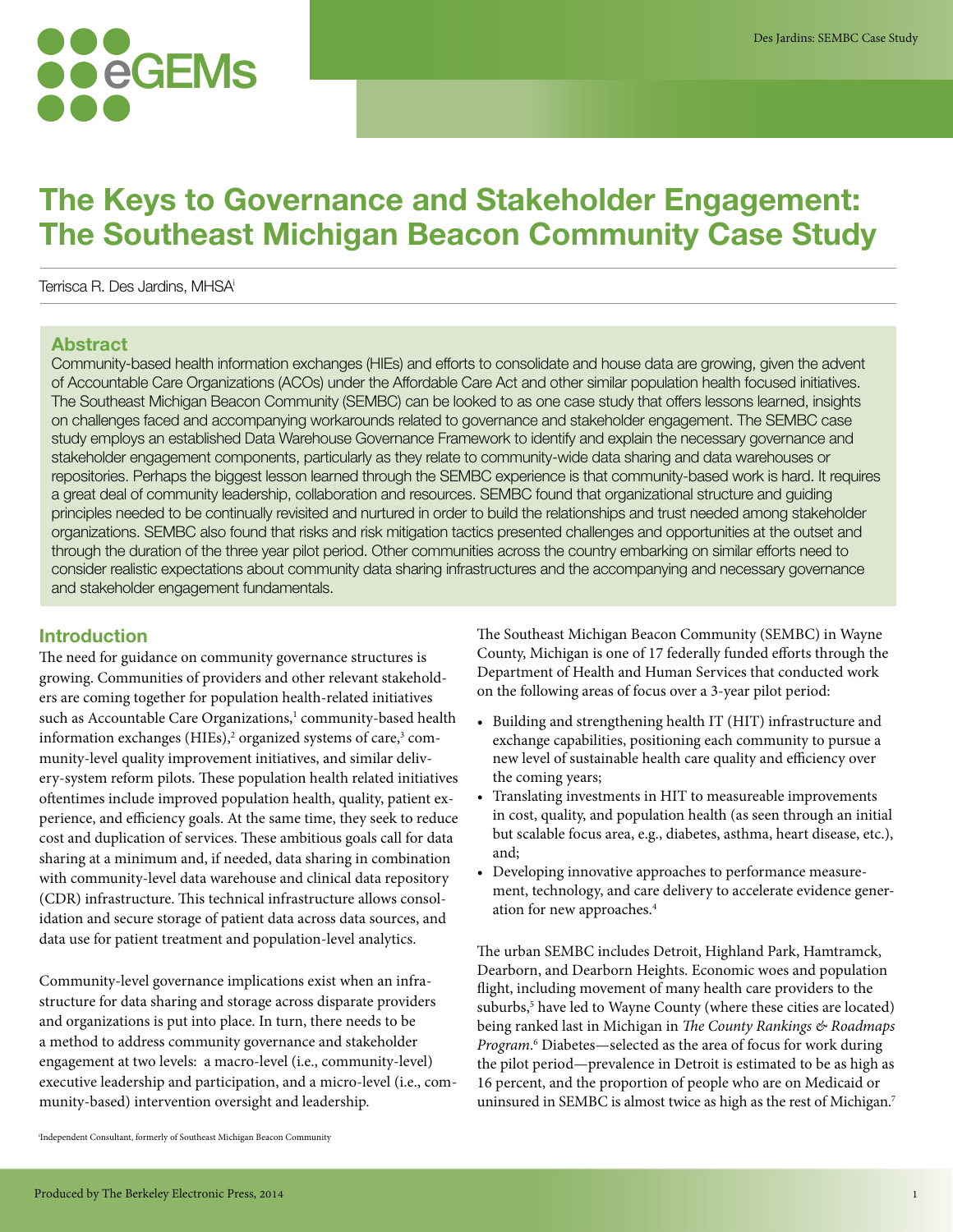

SEMBC and a subset of other Beacon Communities employed data warehouses and community-level, clinical data repositories as part of their strategy to carry out the aforementioned national aims. SEMBC can be looked to as one case study that offers lessons learned, insights on challenges faced, and accompanying workarounds over the 3-year pilot period related to governance and stakeholder engagement. The lessons learned through SEMBC are from real-world, "on the ground" pilot efforts across multiple interventions and community stakeholders. SEMBC's experiences could prove beneficial to others across the country embarking on similar community-level initiatives.

#### **Case Study Framework and Methodology**

Elliott et al. conducted a literature review of data warehouse governance (DWG) programs and found existing guidance for the health care industry was sparse.<sup>8</sup> Of the 15 articles included in their final article list, only 3 related to health care settings. The others focused on commercial settings. Elliott et al. point to David Walker as defining DWG as "the model an organization will use to ensure optimal use and re- use of the data warehouse and enforcement of corporate policies (e.g. business design, technical design and application security) and ultimately derive value for money."9 Elliott et al. offer a framework, derived from The Data Governance Institute (DGI) Data Governance Framework, that this case study employs to describe the SEMBC experience, with nine components for organizations to consider on DWG including:

- 1. Mission, vision, purpose;
- 2. Strategy, goals, and objectives with metrics for each objective;
- 3. Guiding principles;
- 4. DWG organizational structure and position within the greater organization;
- 5. Policies and processes for governing the data warehouse;
- 6. Users' training, support and engagement;
- 7. Technical operations (data model, definitions, quality, metadata);
- 8. Security, access, privacy, risk and compliance; and
- 9. Communications plan for stakeholders, users and leadership.

While SEMBC did not embark on its pilot efforts with direct knowledge of the DWG framework, what SEMBC needed to address over the pilot period is consistent with the components included in the framework, given SEMBC's inclusion of a community-level HIE and in particular a CDR as part of its work during the pilot period. Further, what makes SEMBC unique is the DWG framework being applied to an entire health care community working together rather than applied to a single health care setting or entity.

#### **Methodology**

This case study relies largely on direct observation and experience, given that the author served as Director for the SEMBC during the pilot period, from February 28, 2011 through December 31, 2013. The author also reviewed SEMBC documents, including: final and periodic qualitative and quantitative reports to the Office of the National Coordinator for Health Information Technology

(ONC), the SEMBC website, governing board and committee documents and decisions, meeting minutes, lessons learned captured from SEMBC participants and contractors, among other programmatic records.

#### **SEMBC and the Chronic Care Model**

Before moving forward with a description of SEMBC's efforts across each of the above DWG framework components, it is important to note that interventions and the overall technical approach were both based on the identified need to provide better population and individual-level health management for adults with diabetes. Additionally, SEMBC stakeholders recognized that any technical approach and intervention pursued also needed to be scalable and applicable to other disease states and general patient care. The Chronic Care Model<sup>10</sup> (CCM), also referred to as the "Care Model" has been deployed throughout the SEMBC community by multiple stakeholder organizations (e.g., payers, health systems and hospitals, and large physician organizations) as the community embraces delivery system change. SEMBC's approach was very consistent with the CCM, as SEMBC deployed most of the CCM's elements during the pilot period.

The focus of this paper is on DWG and SEMBC's governance and stakeholder engagement experiences. However, the CCM was also foundational to clinical interventions developed. The CCM and the DWG framework offer a comprehensive and complementary approach for communities seeking change in the delivery system that builds off of a technical foundation. The CCM encourages a multipronged approach to caring for communities, including the reorganization of health care, self-management support, decision support, delivery system design, clinical information systems, and community resources and policies as areas for needed intervention. The DWG framework offers guidelines on elements important to governance programs for data warehouse efforts. Coupled together, the CCM and DWG may offer a comprehensive picture of the full spectrum of work areas needed to pursue community-based transformation.

#### **Mission, Vision and Purpose**

SEMBC stakeholders defined a mission—or clear, common purpose—and a vision for collaborative work as part of the original application development and submittal to the federal government to become a Beacon Community. This was accomplished by convening ad hoc planning groups during the proposal writing phase. There was a clinical workgroup that comprised community physician leaders; and also a technical workgroup of local chief information officers, chief medical information officers, and other technical experts. The groups met separately initially to divide the work, given the short turnaround required for proposal submission. However, they also combined forces after initial plans were fleshed out. These workgroups crafted the overall mission, vision, and purpose and also developed tentative work plans to guide the work upon award, taking into account both the current and desired future state.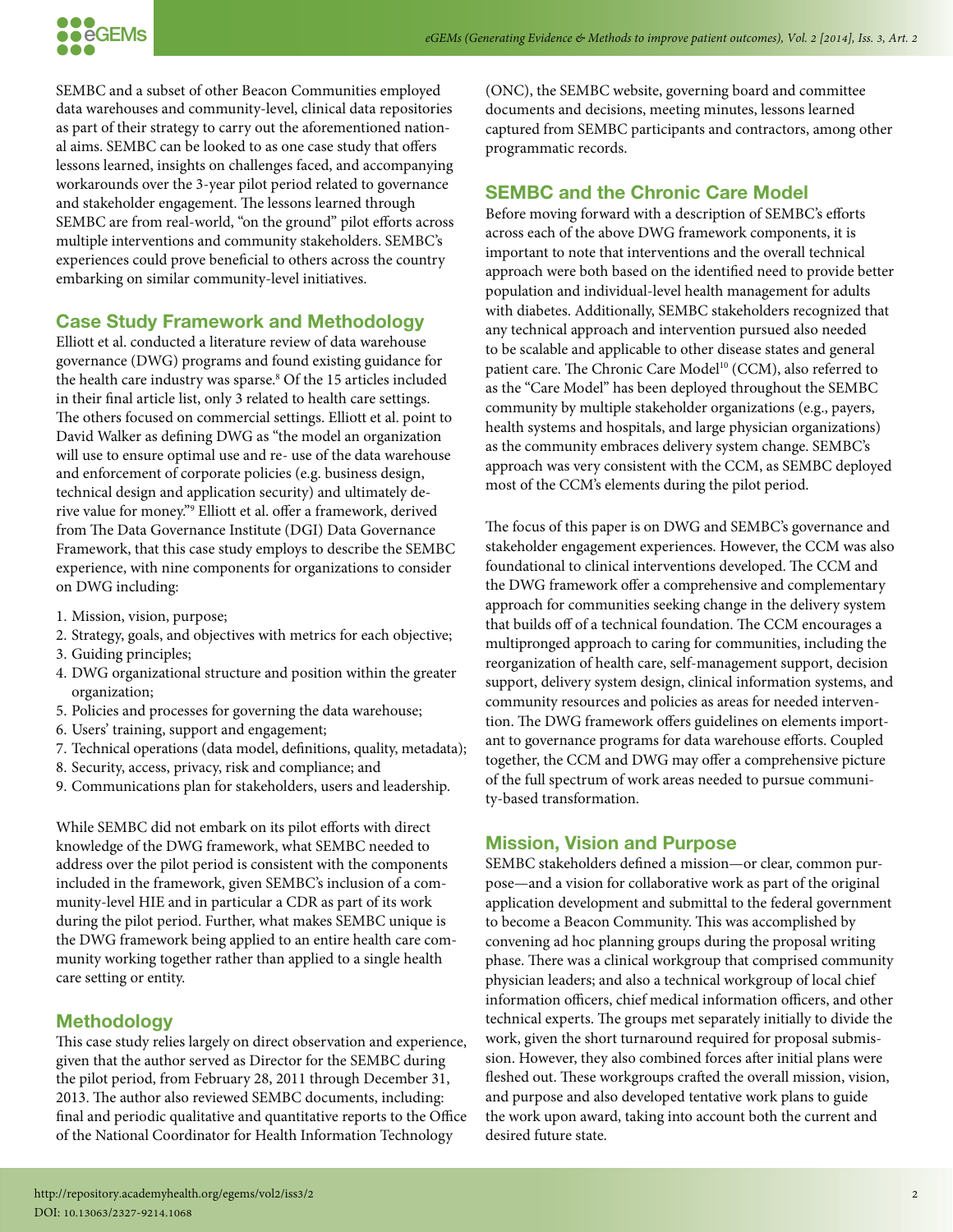

There were conflicting views, both pre- and postaward, on whether or not a community-level clinical data repository was needed to accomplish the work. Ultimately, consensus was reached approximately 10 months after the funding award. To accomplish the population-level analytics needed for a community picture of care, the consensus was that some central housing of data, through a community-level CDR, was desired. Stakeholders felt that current federated technology approaches could not provide the type of community-based analytics sought.

To achieve this consensus, SEMBC convened an additional Ad Hoc IT Workgroup—comprising board members, IT experts, and clinicians—for approximately 3 months to review various technology options, facilitate additional questions and answers with potential vendors, and develop a final recommendation to pursue a dual HIE vendor solution for governing board approval. (Following vendor contract execution, and after nearly 7 months of pursuing a dual HIE vendor solution, SEMBC reversed course to follow a one-vendor HIE approach, given challenges related to tight timelines for implementation.)

#### **Table 1. Initial Key Governance Dates**

| September 2010: | ONC awards SEMBC federal funding                                                  |
|-----------------|-----------------------------------------------------------------------------------|
| February 2011:  | SEMHA convenes SEMBC Governing Board                                              |
| March 2011:     | Staff hiring process commences                                                    |
| May 2011:       | Ad Hoc IT Committee begins meeting                                                |
| June 2011:      | <b>HIT-Enabled Clinical Transformation Interventions</b><br>Implementation begins |
| July 2011:      | Ad Hoc IT Committee Technology Strategy<br>Recommendation approved by SEMBC Board |
| January 2012:   | <b>HIE Vendor Contracts executed</b>                                              |

SEMBC's mission and vision point to accomplishing something larger than the implementation of technology itself. While key to accomplishing the ultimate mission and goals, technology is a means and not an end. SEMBC's mission during the pilot period was to improve diabetes mellitus (DM) care and associated outcomes in SEMBC's medically underserved and disadvantaged community—while reducing costs. Given the emphasis on chronic disease, at least initially, the CCM provided guidance for potential interventions to support improvements in diabetes care. SEMBC's vision statement is that the Detroit area's patient-centric, electronically connected system of care coordination delivers the best possible health care. This system is designed to optimize each health care related encounter and promote the attainment of optimal health outcomes. As part of the initial planning period, SEMBC stakeholders also developed a series of "big hairy audacious goals," (BHAGs) that served as longer-term "reach" goals or aspirations.

#### **Table 2. SEMBC Mission and Vision**

**SEMBC Mission Statement:** To improve diabetes mellitus (DM) care and associated outcomes in SEMBC's medically underserved and disadvantaged community—while reducing costs.

**SEMBC Vision Statement:** The Detroit area's patient-centric, electronically connected system of care coordination delivers the best possible health care. This system is designed to optimize each health care related encounter and promote the attainment of optimal health outcomes.

SEMBC's work engaged hundreds of organizations across interventions and committee governance roles. Although individual stakeholder organizational representatives changed over the course of the pilot period, there was not much movement in participating organizations. Consistent stakeholder participation at an organizational level was important for the consistent application of the mission and vision over the pilot period. When organizations were added to address various pilot needs, or when there was individual representative turnover for an existing stakeholder, SEMBC staff provided an orientation including the mission, vision, and common purpose.

# **Strategy, Goals, and Objectives with Metrics for Each Objective**

As a Beacon Community, SEMBC needed to focus on federal aims (as stated earlier) and local strategies, goals, and objectives within those overarching aims. SEMBC deployed a series of strategically integrated interventions across ambulatory care sites (Federally Qualified Health Centers, private primary care practices, etc.) and hospital emergency departments, and also community-facing interventions, too many to detail within this case study (See Appendix A for Intervention/Work Area, Objectives, Metrics, and Results Summary table). Each intervention had a specific set of subgoals to achieve, strategies and objectives to accomplish each goal, and defined metrics and data sources for tracking and evaluation. Equally important, for each area of work, SEMBC identified risks and risk mitigation tactics, and requisite timelines and stakeholder and staff assignments for planning, implementation, continuous evaluation, and ongoing improvement.

Risk mitigation, particularly related to deployment of community-level data sharing and aggregation, required a substantial amount of time over the pilot period. The SEMBC clinical transformation workgroup identified anticipated risks and mitigation tactics for each intervention as part of an initial risk assessment. SEMBC staff and contractors were primarily responsible for actual risk mitigation during the pilot period. Examples are discussed in the Lessons Learned section later in this article.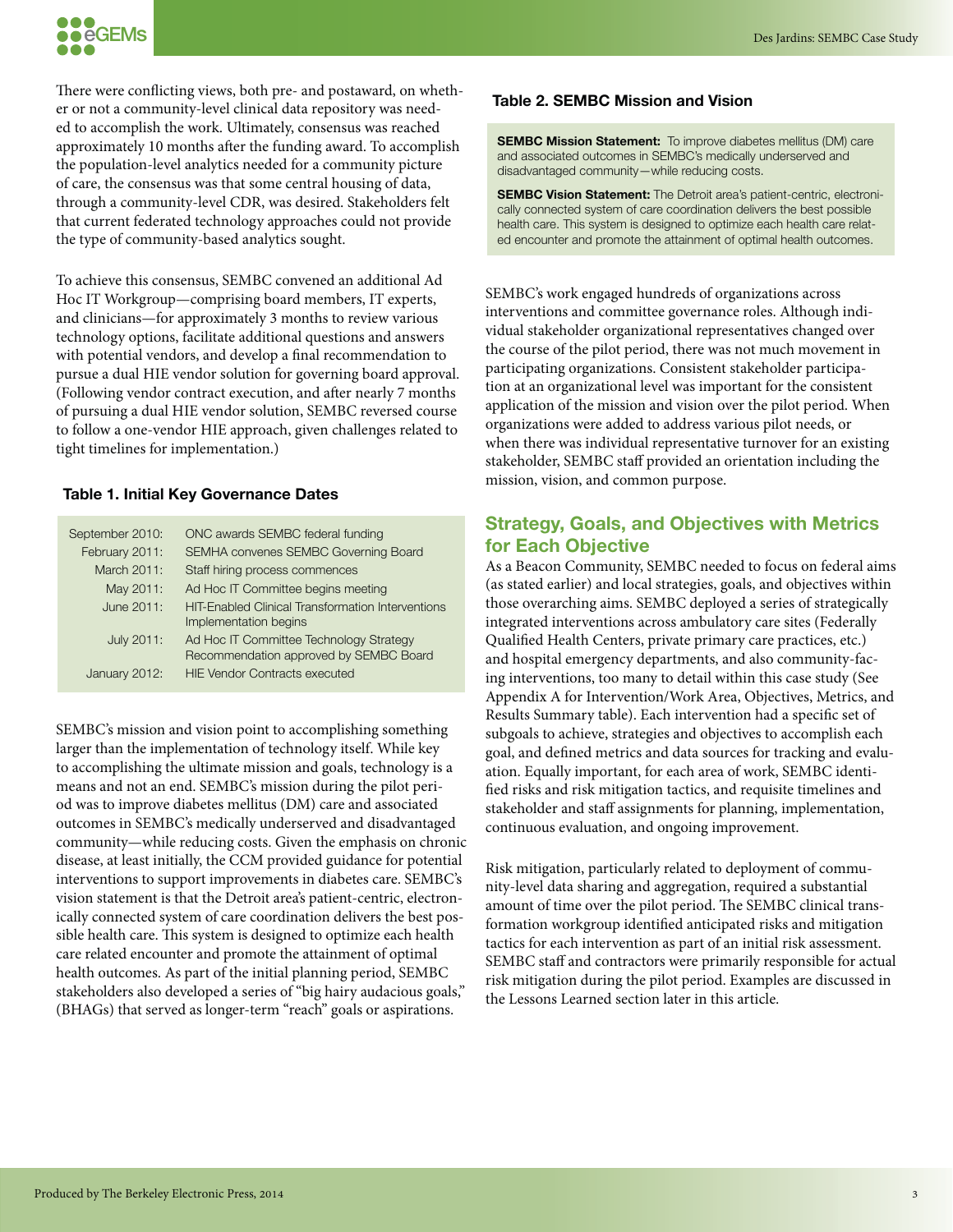

# **Guiding Principles**

SEMBC stakeholders developed a set of guiding principles for governance generally, and specifically for data sharing and the data repository deployed. For example, relative to governance generally, stakeholders agreed to a set of principles that included placing community goals before individual organizational goals when deploying SEMBC work. Stakeholders initially agreed to enter into Beacon activities with a noncompetitive spirit. Specific to the data repository, this meant that health care providers would "not compete on data," as all the major health system CEOs committed to, and would share data for a community-level data repository. This meant supporting the consolidation of data through the real-time exchange of data and storing data for future information sharing.

#### **Table 3. SEMBC Governing Board Roles, Responsibilities, and Operating Principles (Abbreviated List)**

#### **General Roles and Responsibilities:**

- 1. Provide overall program oversight and guidance;
- 2. Promote Beacon Project within the SEM community;
- 3. Promote Beacon Project within your own organization; and
- 4. Provide support to the Beacon project appropriate to your organization's role in project.

#### **Operating Principles:**

- 1. We will operate in an open, honest, and transparent environment.
- 2. We will create good (not perfect) plans.
- 3. We will focus on achieving the project objectives.
- 4. We will focus on execution and delivery.
- 5. We will comply with all applicable legal and financial regulations. 6. We will respect our team members and give everyone an opportuni-
- ty to express their opinion without fear of ridicule or embarrassment.
- 7. We will engage in positive discussion (and debate) to resolve issues. 8. People will keep the commitments they make - in the timeframe promised.
- 9. We will work to limit scope creep and budget creep.
- 10. We will trust each other to complete the work.
- 11. We will document our work, our communications and our achievements.
- 12. We will celebrate our successes.
- 13. Decisions will be made in a timely fashion.
- 14. Decisions may be revisited with the approval of the majority of the Board, but will not be routinely second guessed.
- 15. We will run this project in the best interest of the community at large and not according to any individual or corporate agenda.

The original set of guiding principles did not change; however, the board co-chairs periodically revisited or highlighted particular guiding principles during board meetings. This revisiting of principles served as a reminder to member organizations, for example, about what to do in cases where there were potential conflicts of interest and placing community goals before organizational goals. The guiding principles were challenged at many times over the course of the pilot, given a very competitive marketplace, uncertainties in the direction of federal policy, changes in institutional leadership at a local level, internal organizational priorities for electronic health record (EHR) system installations and conversions, and other competing priorities. Given these challenges, and also the federal timelines, there were points during the pilot period where SEMBC exhausted all potential efforts in reaching

consensus among partners. Alternatively, SEMBC moved certain work forward with a "collaborative of the willing." All stakeholder organizations remained "at the table" through the duration of the work from a governance perspective. All stakeholders participated at some level across at least one intervention. However, not all stakeholders participated at the same level as originally envisioned.

## **DWG Organizational Structure and Leadership**

Given sensitivities related to data sharing and "ownership" of the process and data under the federally supported pilot, organizational structure was one of the most important elements for SEMBC's experiences related to governance. It required time to nurture the necessary relationships and trust across the community of stakeholders in order to move work forward. SEMBC had to address several layers of organizational structure at both the macro- and micro-levels: lead agency and fiduciary (macro), community-level governance (macro), and intervention-level oversight (micro).

First, given SEMBC's multi-stakeholder composition, a lead agency and fiduciary was needed to organize the work, manage staff on a day-to-day basis, and to interface with the federal government. Given the multi-stakeholder nature of the work, as well as the very tight timelines for Beacon Communities, it was necessary for SEMBC to identify an existing, experienced nonprofit organization to serve as lead agency and fiduciary for the community in order to jump-start efforts. Doing so eliminated the need for pilot efforts to incorporate independently, which would have required additional agreements among stakeholders. SEMBC and the federal government leveraged the Southeastern Michigan Health Association (SEMHA), with an over 60-year history in the community, to serve this role. Based on the experience in southeast Michigan, criteria for selecting a lead agency for other communities to consider include: neutrality, community longevity, prior and on-going relationships with community stakeholders, community trust, a mission consistent with the activity at hand, experience managing federal grants, and the ability to fulfill activities related to staffing, human resources, contracting, and financial management.

#### **Leadership**

SEMBC also convened an executive board, a group of nearly 30 leaders representing public and private institutions. The board was co-chaired by a respected physician leader and an executive from the regional Chamber of Commerce, and was charged to provide directional decision making and oversight for the pilot work. There was no executive committee structure. However, given the large number of board members, there were circumstances where additional deliberation was needed (e.g., during the technical vendor contracting phase) for decision making. When these occasions arose, SEMBC staff organized telephonic board meetings as well as an opportunity for board members to meet on-site with SEMBC staff for additional information, review and guidance. Given the community goals and requisite data sharing,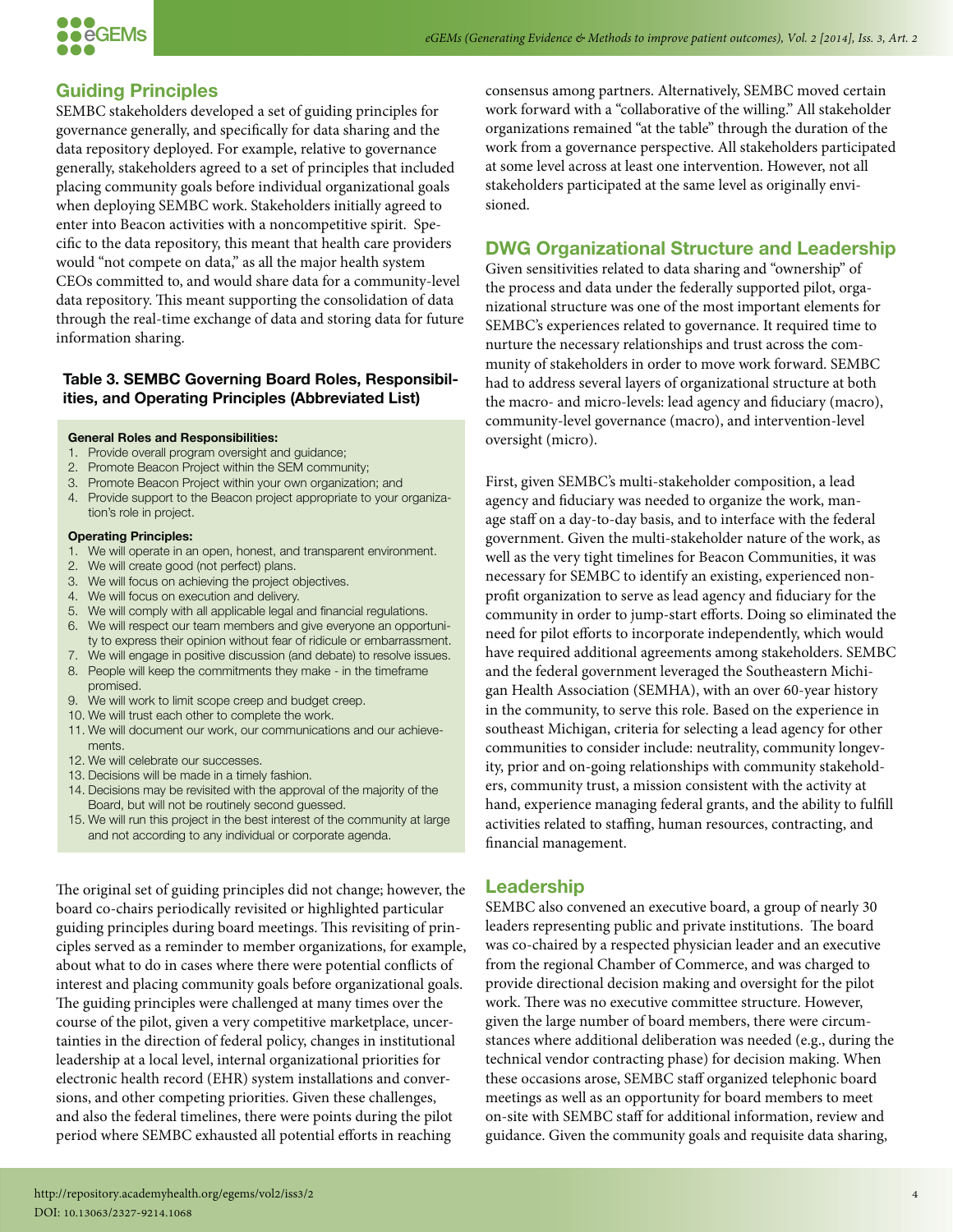

membership of the SEMBC Executive Board included physician organizations and health systems, Federally Qualified Health Centers (FQHCs), and other private and hospital-affiliated ambulatory care providers, payers (both public, e.g., State of Michigan and Centers for Medicare and Medicaid Services (CMS), and private), employers, consumer organizations, quality improvement organizations, and universities, among others. Some board organizations represented their individual organization (e.g., hospital, physician organization); others represented groups (e.g., regional chamber representing employers, Voices of Detroit Initiative representing FQHCs). SEMBC's lead agency, SEMHA, worked with local organizations and the federal program office to identify the member organizations to serve on the board during the pilot period.

Organizational representatives needed to be leaders within their respective organizations. They also had to be in a position to make commitments on behalf of their organizations, and adhere to an established set of board member expectations related to their roles and responsibilities and ethical considerations relative to SEMBC. For example, if they served in another capacity that presented a potential conflict, disclosure and, if needed, resolution of the conflict, were required.

The executive board created numerous workgroups and subcommittees reflecting the membership required to carry out pilot work. These groups met on a regular basis and set the course for planning and activation of SEMBC's HIT- and HIE-enabled clinical interventions. Meeting frequency varied by workgroup and subcommittee, and was more frequent during planning and implementation. Reporting to the executive board, SEMBC workgroups and subcommittees established during the pilot period included: HIE-Enabled Clinical Transformation (originally two separate workgroups to spread the planning and facilitate a quicker start to activities), several subcommittees for specific interventions, Privacy and Security, Evaluation and Measurement, Sustainability, and Communications. SEMBC facilitated regular physician and office staff user groups that served as a forum to share early lessons learned and provide input on refinement for activities. SEMBC staff also facilitated monthly leadership calls with the board co-chairs, as well as periodic planning meetings with all the workgroup co-chairs.

Two noteworthy issues encountered both at a board level and also at the workgroup and committee level include: (1) the importance of striking an appropriate balance between the technical experts, clinicians, legal and operational leaders; and (2) the necessity of having designated staff and contractors to manage and conduct the work. SEMBC encountered issues on both fronts at the outset and through the duration of the pilot period. Striking the right balance between individual representatives, given different areas of expertise, opinions and beliefs about data sharing, and orientation and understanding of how to best approach a given intervention was a challenge. And, although SEMBC's work was community driven and relied on stakeholder participation, it was important to have a set of experienced, full-time staff members and contractors who could navigate stakeholder relationships and

provide day-to-day management for the work. In some cases, given the lack of resources, certain participants (e.g., FQHCs, quality improvement organizations, university evaluators, ambulatory care clinics, and others) were contracted to participate across interventions; and some were provided funding to offset the costs of participation, technology, and staffing.

Toward the end of the federally supported pilot period, and as the activities and organization itself transitioned to the next steps and changing areas of focus, SEMBC also encountered the need for a flexible organizational structure. That is, organizations not originally involved needed to serve a larger role, and the actual structure is now morphing into something new and not supported by federal pilot funding. SEMBC's original board no longer exists, given the conclusion of the pilot period in September, 2013.

SEMBC's participating physician organizations, FQHCs, and interested health systems are in the process of forming "The Beacon Cooperative," which is anticipated to transition current Beacon governance and technology to a newly formed and independent nonprofit organization. In the meantime, SEMBC's lead agency, SEMHA, continues to assist in facilitating the transition and also holds the HIE designation from the Michigan Health Information Network. However, transition challenges are emerging related to sustainable funding sources, differing organizational technology and exchange priorities, and competing marketplace demands and incentive programs.

# **Policies and Processes for Governing the Data Warehouse and Security, Access, Privacy, Risk, and Compliance**

SEMBC found enough overlap in relevant stakeholder participants to combine the necessary governance activity on privacy and security, and policies and procedures for the data repository, under one umbrella. This was accomplished through the Privacy and Security Workgroup reporting to the executive board and chaired by an attorney and a technologist (a chief information officer from a large physician organization). The workgroup comprised both legal and nonlegal health system, hospital, and physician representation, as well as representation from local universities.

SEMBC's main objectives were to ensure that its HIE and accompanying data repository was a trusted Health Insurance Portability and Accountability Act (HIPAA) compliant entity and to safeguard against potential breaches. Activities included developing necessary policies and procedures governing use and protection of data, and HIPAA and Health Information Technology for Economic and Clinical Health (HITECH) Act protocols; monitoring policies, procedures and protocols for needed enhancements; developing and executing data sharing agreements, intervention-level memorandums of understanding and other required agreements; exercising due diligence in making sure SEMBC's vendors and participants are HIPAA compliant; and conducting training, among other activities.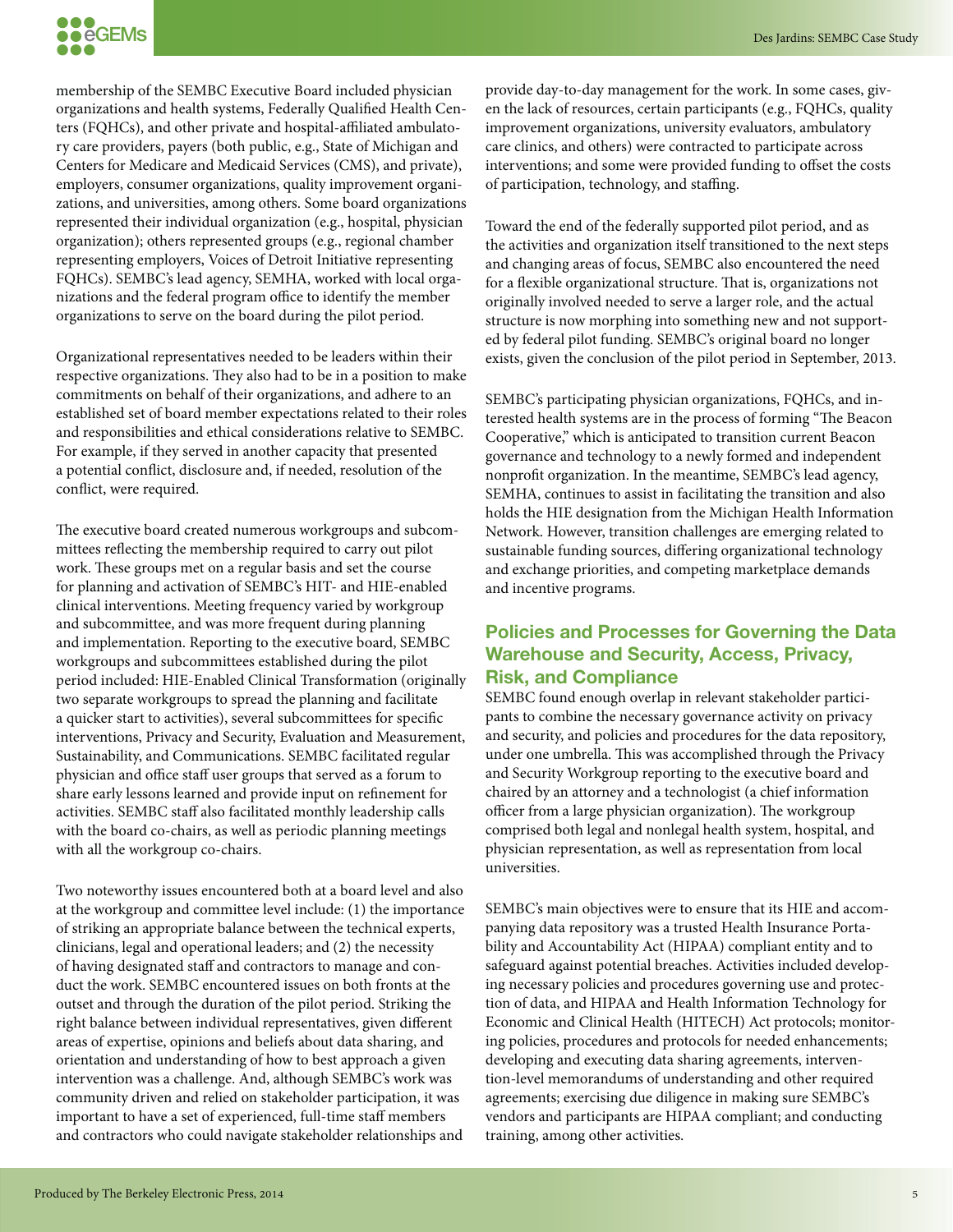

SEMBC staff secured sample agreements, policies and procedures, and other documentation from communities with similar technical strategies to serve as templates for SEMBC development. Staff first edited template documents to be consistent with local work. Staff then circulated the draft documents to workgroup members for their individual comments, combined all comments into a master document, convened the workgroup to review suggested edits, and then forwarded final documents (when necessary) to SEMBC attorneys for review. The SEMBC Executive Board would then grant final approval. The ability to secure sample documents from other communities, coupled with local stakeholder commitment to rigorously review drafts internally first, helped accelerate the timeline for development across all needed documents.

Given that the overall technical approach and data use principles were established by SEMBC leadership through a consensus building process, the workgroup faced few challenges related to specific legal verbiage in contracts and policies and procedures.

# **Users' Training, Support, and Engagement**

Training, support, and engagement were needed across all SEM-BC interventions to address technological-, quality and process improvement-, and clinical-intervention implementation needs. SEMBC's clinical and technical workgroups identified this level of support as necessary for successful interventions. SEMBC's lead agency allocated necessary budgets, from a governance standpoint. SEMBC facilitated these activities through practice coordinators who regularly interfaced with participants at each intervention site to provide necessary training and support with intervention roll-out and ongoing activity. Practice coordinators had combined expertise in health care quality improvement, technology, and process improvement, among other areas. SEMBC also found it important to engage both physician and practice champions (both clinical and administrative) to support deployment. Training largely occurred on-site and was ongoing through the duration of the pilot period. The level of training dedicated to a particular practice or other intervention site was determined based on need. There were occasional off-site in-person and telephonic training opportunities provided to participants. One example was an early morning (so as not to interfere with business hours) training session on capturing race, ethnicity, and primary language from patients. Additionally, as mentioned previously, SEMBC also facilitated regular physician and office staff user groups to share early lessons learned and to iterate on interventions.

# **Technical Operations (Data Model, Definitions, Quality, Metadata)**

Where this activity overlapped with privacy and security efforts (e.g., auditing and monitoring of the data repository, data flow, and maintenance), certain technical operation activities fell under the privacy and security domain. Where the activities addressed data quality, measure definitions, metadata, and other similar areas, SEMBC leveraged its Evaluation and Measurement Workgroup to provide oversight. Part of this decision was related to function, but part of it was because SEMBC's HIE and data

repository were not live at the outset of the pilot period. This necessitated having to retrieve other data sources for operations, intervention assessment, and evaluation. These data sources included claims data from private payers, Medicare and Medicaid, clinical data from health systems, lab data from a lab vendor that aggregates data across community labs, and clinical data pulled manually from EHRs. The committee used standard National Quality Forum (NQF)-endorsed Healthcare Effectiveness Data and Information Set (HEDIS) measures, and accompanying measure definitions, to calculate baseline and quarterly measures for the community level and at the individual intervention site.

Given that SEMBC was able to pursue an alternative plan for needed data from the outset, SEMBC was able to quickly establish a measurement baseline. SEMBC then subsequently collected data from established sources on a quarterly basis. The Evaluation and Measurement Workgroup was able to secure initial data-source commitments quickly by reaching consensus that these initial data sets were only to be used for measurement purposes and that comparative information would be blinded if shown publicly.

In parallel to ongoing data collection and measurement through the evaluation process, significant technical work moved forward during the pilot period. The technical work included: identification of the overall technical strategy (community-level HIE plus CDR), development of the HIE vendor request for proposal, facilitation of a bid and contracting process, and development and implementation of the HIE and data repository. The technical implementation efforts during the pilot period focused on the deployment of an Integrating the Healthcare Enterprise (IHE) and HIPAA-compliant master patient index (MPI), integration and testing of data sources and EHRs into the HIE and CDR, and roll-out of initial use cases related to public health reporting and population health management. By the end of the pilot, SEMBC had over 100,000 consolidated patient lives recorded in the CDR, which was doubling in size every 2 months.

# **Communications Plan for Stakeholders, Users, and Leadership**

From a governance and community buy-in perspective, clear communications were important in keeping all stakeholders up to date. SEMBC employed a full-time communications and marketing director during the pilot period. The director developed a recognizable brand for SEMBC, using a consistent logo, color scheme, and graphics. SEMBC shared regular, very transparent, and consistent communications on progress to establish a trusted brand across the community. The director also developed communications that emphasized alignment of SEMBC work with existing community priorities and incentive programs.

Perhaps most importantly, efforts were deployed to demystify HIT and HIE and the community-level clinical data repository. HIT and HIE can be concepts that are difficult to understand and articulate. Having a communications expert on hand to translate "IT-speak" and clinical terminology for different audiences (phy-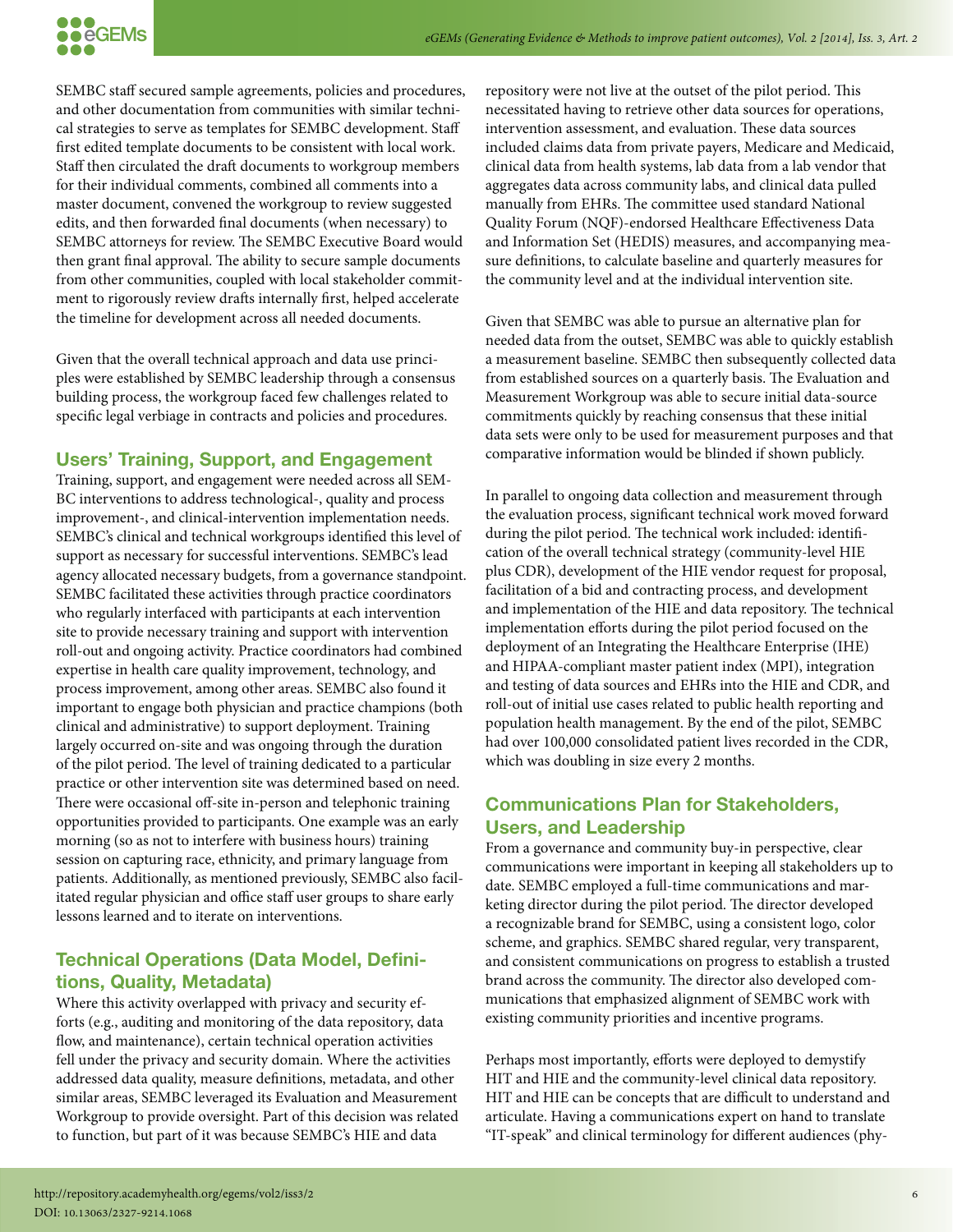

sicians, consumers, and executives) was important to gaining early and ongoing support. SEMBC produced multiple, easy-to-understand brochures and brief one-pagers that explained concepts in plain language for clinical and nonclinical audiences. SEMBC practice coordinators and technical staff used the materials as part of their ongoing work with SEMBC participants.

Over the course of the pilot, communications about "early wins," and the ability to show early results, to the extent possible, were also important to building stakeholder buy-in and momentum for the work. SEMBC also developed executive board dashboards for reporting at board meetings, other regular reporting for the ONC and SEMBC workgroups, quarterly newsletters for all interested partners, and videos to help highlight specific interventions. SEM-BC also participated in other dissemination activities including journal articles, HIT and HIE roadmaps, and local and national presentations.

### **Lessons Learned**

Perhaps the biggest lesson learned through the SEMBC experience is that this work is hard, particularly within the context of a federally funded, time-limited pilot period. While many of the other Beacon Communities had existing HIE and CDR infrastructure to leverage, SEMBC's work included design of, contracting vendors for and implementing the HIE and CDR within the pilot period. SEMBC's work required a great deal of community leadership, collaboration, and resources.

Other communities across the country embarking on similar efforts need to consider realistic expectations about how much time is required to build a community-level data infrastructure and deploy multiple interventions leveraging the infrastructure or other HIT assets available. Shared decision-making around HIE strategy, vendor bid and contracting processes, and commencement of the technical implementation required approximately 9 more months than originally anticipated as part of the 3-year pilot. (Most Beacon communities had nearly 3½ years, however, SEMBC was one of two communities granted funds approximately 6 months after the initial award.) Establishing a trusted community leadership and governance structure, and continuing to cultivate stakeholder relationships, sets the foundation for work. At the same time, if consensus is not able to be achieved, it may be necessary to consider approaching pieces of the work with a "collaborative of the willing," with the hopes that others will join SEMBC's efforts later when they are ready. Finally, other communities embarking on similar work may benefit from considering the following challenges and opportunities SEMBC faced.

# **Challenges and Opportunities**

SEMBC encountered many challenges and expected and unexpected risks including: absence of an HIE and CDR at the outset, lack of stakeholder consensus across certain areas, limitations in technical capabilities, and competing stakeholder demands. However, challenges also presented opportunities and other lessons learned that are described in more detail below.

#### General Approach to Risks and Risk Mitigation

Risks, expected and actual, and risk mitigation, particularly related to deployment of community-level data sharing and aggregation, required a substantial amount of time over the pilot period. The SEMBC clinical transformation workgroup identified potential challenges and risks, as well as mitigation tactics, at the outset (and through the duration) of the initiative. The entire SEMBC team approached the work as many of the clinics approached their interventions, with a "Plan, Do, Study, Act," rapid-cycle quality improvement mindset. It is difficult to approximate the amount of time staff and contractors devoted to risk mitigation, but time spent became a part of anticipated daily work with clinics, other intervention sites, and technical vendors.

First, the workgroup identified potential participant readiness and attrition risks. To address these risks, the clinical transformation workgroup recommended that pilot participants have an EHR and patient registry in place at the outset of planned interventions.

Having a system already in place, even if the system was not being optimally or meaningfully used, was perceived as a signal that the practice or provider was ready (or more ready) to engage than were those without a system. Additionally, the workgroup recommended that staff overrecruit so that the interventions had more participants than were required to cover any attrition over the duration of the initiative. SEMBC did experience attrition due to retirement, death, and relocation, with very few opting out due to lack of interest.

#### Addressing Technical Capability Challenges

Technical capabilities and the limitations faced, both from a user standpoint and also relative to vendor offerings, presented challenges over the duration of the pilot. These challenges included: EHR interoperability, lack of data standards (data content and transport), propriety programs, cumbersome reporting tools, and lack of easy-to-understand vendor training materials, among others. To address user-related issues, SEMBC deployed practice coordinators and technical staff to assist with practice-level data pulls and other technological needs.

SEMBC was also actively involved with the ONC Beacon-EHR Vendor Affinity Group, comprised of ONC representatives, several Beacon Communities, and EHR vendors, to collaborate on a mutually agreed upon set of data and interoperability standards in alignment with Meaningful Use (MU) Stage 2 requirements. In a short period, the Affinity Group along with participating Beacon Communities were able to assist the EHR vendor community (and selected HIE vendors) to better focus and prioritize their development efforts of evolving content standards (C32/C83/ CCDA) and transport standards (IHE and Direct) in real world environments. One of the goals of this work was to not only assist vendors to achieve MU stage 2 certification more rapidly, but in a manner that provided end users with more meaningful options for exchange that could be held up by the ONC as models for other vendors to emulate (repeatable and scalable).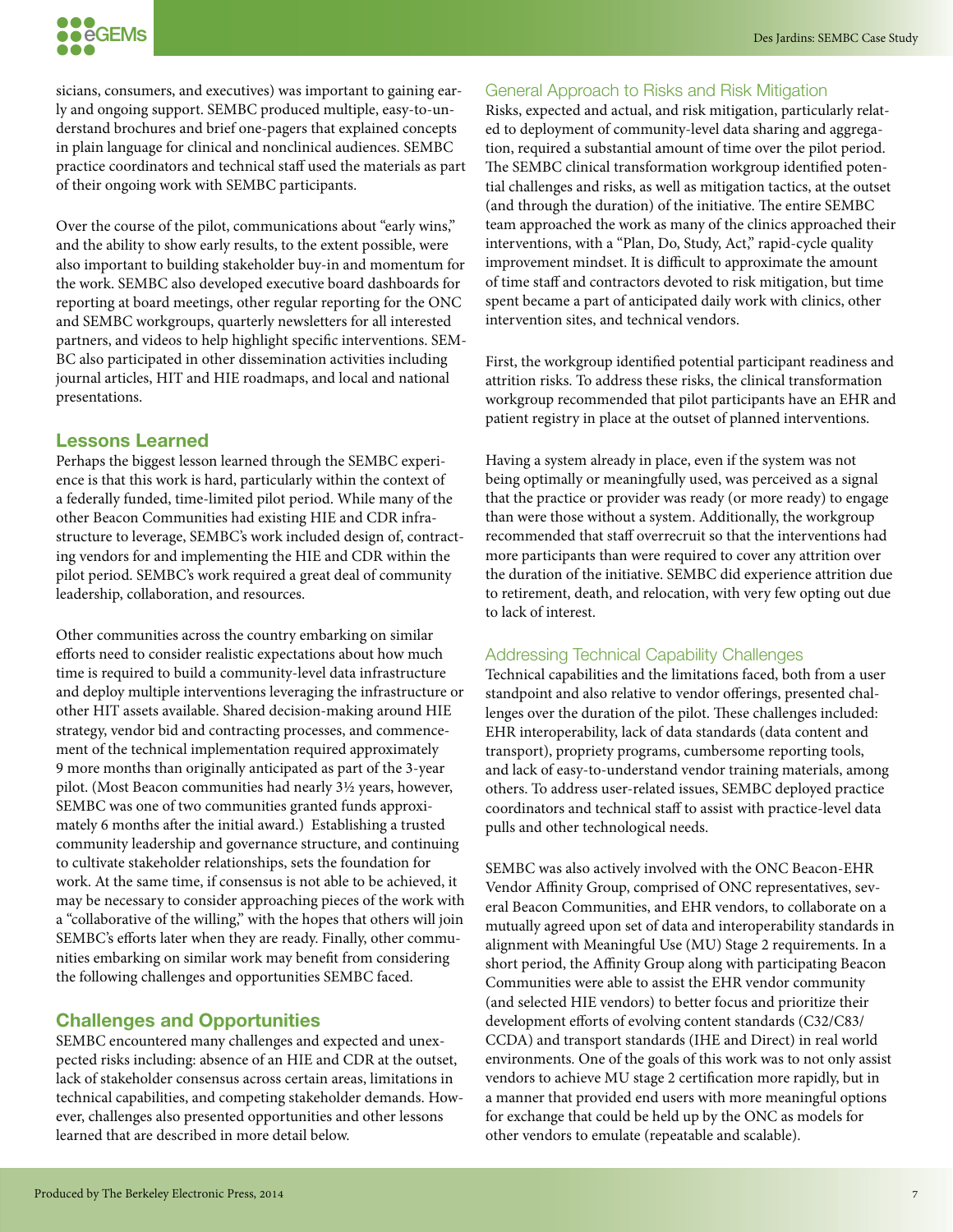However, despite some progress on standards development, SEM-BC continued to struggle with issues related to vendor standards and interoperability, particularly given the tight timelines for the Beacon Communities. Given competing marketplace demands and priorities, very few participating EHR vendors were able to meet agreed upon timelines for standards development, testing, and deployment. Another associated challenge was that of providers not upgrading to new versions of the EHR software when EHR vendors were ready.

# Addressing Competing Demands with Local and National Programming Alignment

Another important and very real risk identified was one of competing demands across participants, given various public and private incentive programs and multiple demonstration projects throughout the community. Competing demands included: multiple measure sets for regular incentive reporting, multiple care management and patient navigation interventions (leading one stakeholder to quip that a care manager was needed to coordinate the care managers available to an individual patient), and meeting the needs of underserved populations. SEMBC also experienced very tight timelines, given the federal pilot period. SEMBC interventions, to the extent possible, were developed in alignment with the local payer and federal meaningful use incentive program offerings. Additionally, SEMBC staff met regularly with leadership from other initiatives to align efforts and pursue common work where possible.

Despite efforts toward alignment, SEMBC was not able to resolve all competing demands. For example, given the tight timelines the Beacon Communities faced, SEMBC was not able to meet the overall meaningful use<sup>11</sup> community goals before the end of the Beacon program. The CMS offers an incentive program to Medicare and Medicaid providers who meaningfully use EHRs toward

improved patient care. The ONC required all Beacon Communities to conduct activities around meaningful use and to set a goal for each community to bring 60 percent of its eligible providers through the first stage of meaningful use. One of the challenges is that the total number of physicians targeted by the ONC included the entire defined geography, regardless of whether SEMBC was directly working with the physician on a SEMBC intervention.

# Addressing Additional Meaningful Use (MU) Goal **Challenges**

The other significant challenge around the meaningful use work was that the federal incentive program timelines allowed providers more time than the local SEMBC timelines. This issue was further exacerbated since most of the SEMBC providers qualified for incentives under the Medicaid program, which allows a more phased in approach to capturing incentives. So, while SEMBC was asking clinic participants to meaningfully use their systems as part of the SEMBC intervention work, CMS provided initial incentive payment for the purchase and installation of a system and not the use of it.

Despite these challenges, SEMBC in partnership with MPRO (Michigan's Quality Improvement Organization and one of the lead organizations for meaningful use work in Michigan) made significant progress in assisting providers to engage and use technology meaningfully. All SEMBC participating providers, a subset of the total MU-eligible providers, had installed and were using EHRs and patient registries by the end of the program period. Of the 593 eligible professionals in the SEMBC catchment area, 20 percent had achieved Stage 1 MU as of September 2013, and an additional 41 percent were in the process of doing so.

See Table 4 for a summary of the key challenges, lessons learned, potential solutions, and opportunities.

| <b>Key Challenge or Lesson Learned</b>                                        | <b>Potential Solution and Opportunity</b>                                                                                                                                                                                                                                                                                                                                  |
|-------------------------------------------------------------------------------|----------------------------------------------------------------------------------------------------------------------------------------------------------------------------------------------------------------------------------------------------------------------------------------------------------------------------------------------------------------------------|
| Absence of HIE and CDR at outset of pilot.                                    | Reconceptualize activities during the project to move forward interventions in parallel. Identify other<br>mechanisms and data sources to evaluate efforts.                                                                                                                                                                                                                |
| Stakeholder consensus not always possible across<br>work areas/interventions. | Communicate participant expectations at front end of work. Continually nurture stakeholder gover-<br>nance structure. Approach work and interventions with a collaborative of the willing. Be flexible and<br>phase in interventions as needed, given competing priorities. Overrecruit for participation.                                                                 |
| Expected and unexpected risks.                                                | Conduct risk assessment and identify risk mitigation tactics at outset, and periodically review.<br>Approach overall work, not just interventions, with a "Plan, Do, Study Act" rapid-cycle quality<br>improvement mindset.                                                                                                                                                |
| Technical capability limitations relative to both users<br>and vendors.       | Deploy practice coordinators to assist with technological needs. Participate in standards devel-<br>opment activities. Participate in EHR vendor pilots. Use a single set of resources across practices<br>rather than have each practice attempt to develop their own internal HIT/HIE resource.                                                                          |
| Competing demands across stakeholders and<br>participants.                    | Align efforts with other community and federal initiatives and incentive programs to the extent<br>possible. Meet with community leaders to identify ways to better align work across community to<br>reduce "noise" faced by providers.                                                                                                                                   |
| "Boots on the Ground" are just as important as<br>technology itself.          | "Boots on the ground" are essential in engaging and coordinating care of urban/inner-city patients<br>who may be challenged by issues related to social and economic determinants of health. Tech-<br>nology is foundational, but human element is also essential. Physicians, office managers, PHNs,<br>practice coordinators, and others are needed for work to succeed. |

#### **Table 4. Challenges and Lessons Learned, and Potential Solutions and Opportunities**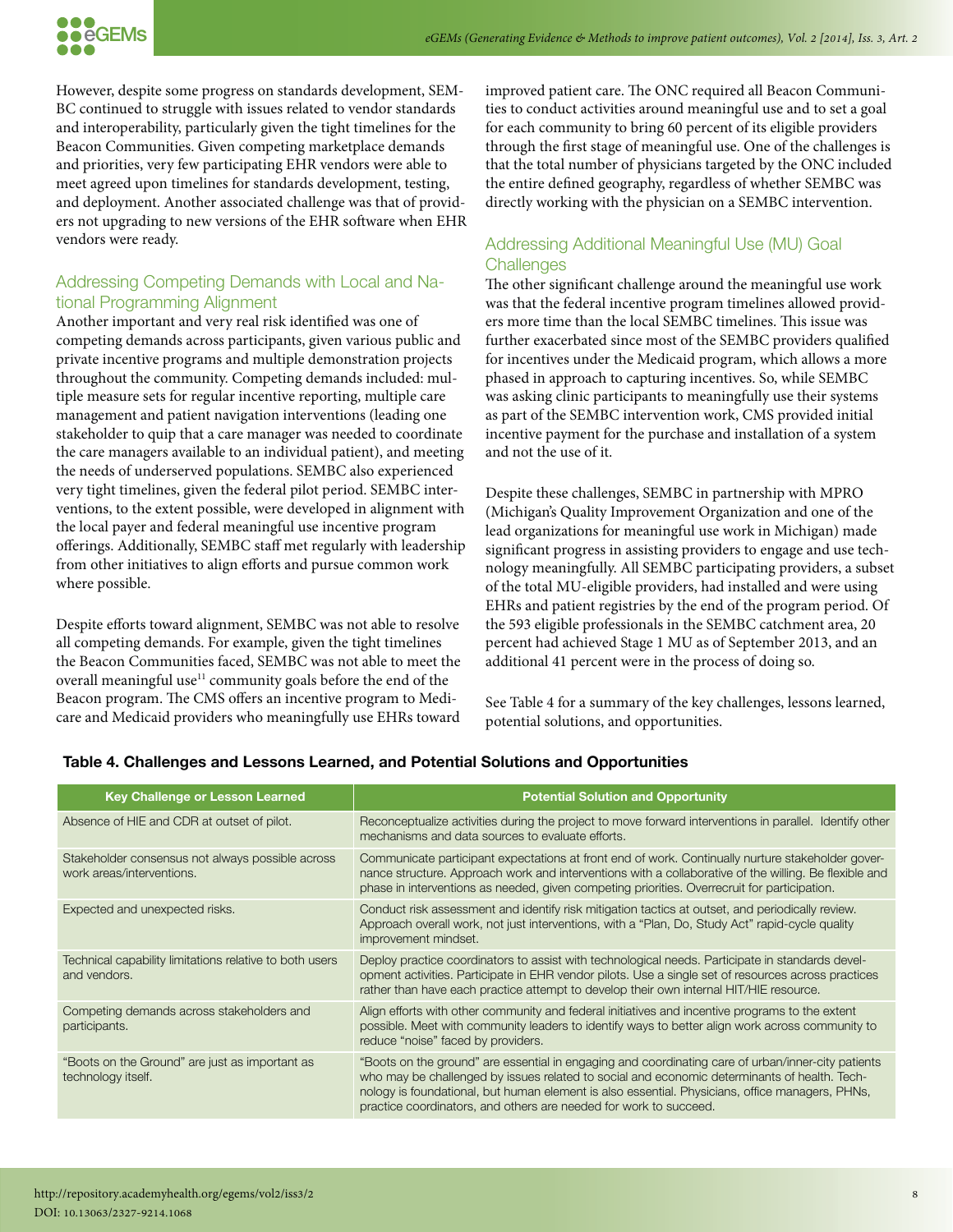



# **Conclusions**

The SEMBC experience provides lessons learned and insights to other similar community-based initiatives, particularly those that include data sharing in combination with stored data through data warehouses or repositories. Elliott et al. offers a DWG framework with nine components needed for health care settings to consider. In SEMBC's case, the DWG framework applied to an entire health care community working together rather than to a single health care setting. SEMBC found it necessary to address all the DWG framework components in order to pursue its work. SEMBC also found that organizational structure and guiding principles needed to be continually revisited and nurtured in order to build the relationships and trust needed among stakeholder organizations pursuing common community work and goals set forth.

#### **Acknowledgements**

This work was supported by AcademyHealth. The author wishes to thank Alison Rein and Abigail Schachter.

#### **References**

- 1. http://www.cms.gov/Medicare/Medicare-Fee-for-Service-Payment/ACO/
- 2. http://www.healthit.gov/HIE
- 3. A local initiative similar to an ACO, and supported by Blue-CrossBlueShield of Michigan. http://www.bcbsm.com/pdf/ OSC-Value-Partnerships-flier.pdf
- 4. http://www.healthit.gov/policy-researchers-implementers/ beacon-community-program
- 5. http://www.mpca.net/displaycommon.cfm?an=1&subarticlenbr=72#.UsB2DPRDuSo
- 6. http://www.countyhealthrankings.org/
- 7. Fussman C. Health Indicators and Risk Estimates by Community Health Assessment Regions & Local Health Departments. Selected Tables, Michigan Behavioral Risk Factor Survey, 2008 - 2010 Combined. Michigan Department of Community Health, 2011. Available at: http://www.michigan.gov/documents/mdch/2008-2010\_MiBRFS\_Reg\_\_LHD\_Tables\_FI-NAL\_351398\_7.pdf
- 8. Elliott, TE; Holmes JH.; Davidson, AJ; La Chance, P; Nelson, AF.; and Steiner, JF. (2013) "Data Warehouse Governance Programs in Health Care Settings: A Literature Review and a Call to Action." eGEMs (Generating Evidence and Methods to improve patient outcomes): Vol. 1: Article 15.
- 9. Walker, DM. Data Warehouse Governance. Data management and warehousing 2007. www.datamgmt.com.
- 10. Stellefson, M; Dipnarine, K; Stopka, C. (2013) "The Chronic Care Model and Diabetes Management in US Primary Care Settings: A Systematic Review." Prev Chronic Dis: 10:120180
- 11. http://www.cms.gov/Regulations-and-Guidance/Legislation/ EHRIncentivePrograms/Meaningful\_Use.html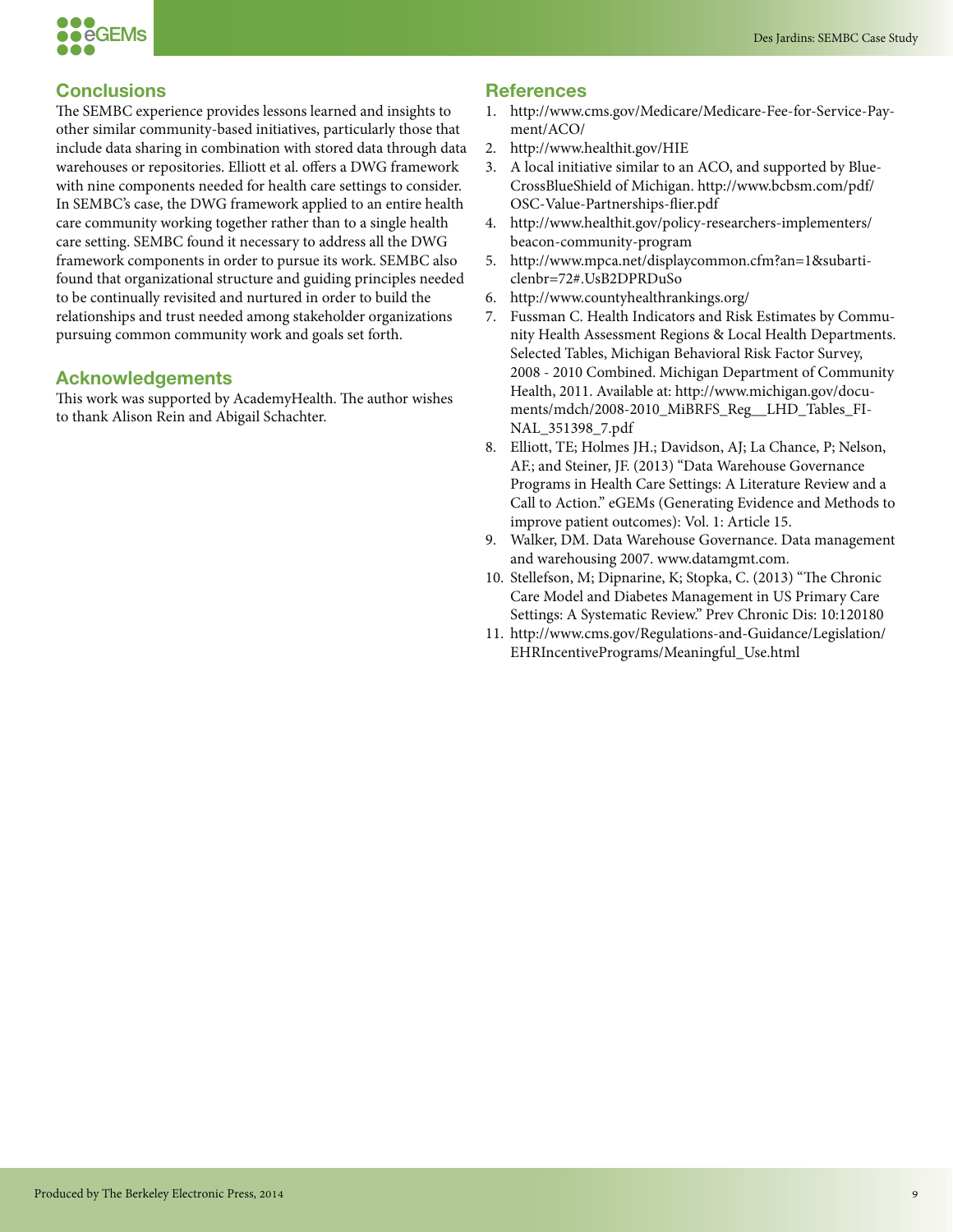

# **Appendix A. Interventions/Work Areas, Objectives, Metrics, and Results Summary**

| <b>Intervention/Work Area</b>                                                                                                                                                                                                                                                                                              | <b>Objective</b>                                                                                                                                                                                                                                                                                                          | <b>Metrics</b>                                                                                                                                                                                                                                                                                                                                                                                          | <b>Results</b>                                                                                                                                                                                                                                           |
|----------------------------------------------------------------------------------------------------------------------------------------------------------------------------------------------------------------------------------------------------------------------------------------------------------------------------|---------------------------------------------------------------------------------------------------------------------------------------------------------------------------------------------------------------------------------------------------------------------------------------------------------------------------|---------------------------------------------------------------------------------------------------------------------------------------------------------------------------------------------------------------------------------------------------------------------------------------------------------------------------------------------------------------------------------------------------------|----------------------------------------------------------------------------------------------------------------------------------------------------------------------------------------------------------------------------------------------------------|
| <b>Clinical Decision Support (CDS)</b><br>• Alert for A1c<br>• Alert for Patient Health<br>Navigator (PHN) based on<br>elevated A1c<br>• Alert/reminder for blood<br>pressure<br>• Diabetic reminders<br>• LDL documentation<br>• Reminder for foot exam                                                                   | Primary care clinician/site imple-<br>ments CDS within EHR, registry,<br>and other with assistance of<br>SEMBC practice coordinator.<br>CDS implementation to assist<br>with better quality care and pa-<br>tient outcome. Goal established<br>at outset was to realize at least<br>a 5% improvement for each<br>measure. | Healthcare Effectiveness Data and<br>Information Set (HEDIS) diabetic<br>measures:<br>• A1c testing<br>• LDL testing<br>$\bullet$ Eye exam<br>• Foot exam<br>$\bullet$ BP<140/90<br>$\bullet$ A1c value <8.0<br>$\bullet$ A1c value $>9.0$<br>Identified high-impact measures.<br>Baseline followed by quarterly<br>measure calculation. Additional<br>measures were tracked at a com-<br>munity level. | 125 physicians engaged with approx. 180,000<br>total patient population. 18,000+ patients with<br>diabetes. Achieved from 5% to nearly 20%<br>improvement on all but one targeted measure,<br>with eye exam being the one measure with no<br>movement. * |
| <b>Patient Education</b><br>• Body mass index (BMI)<br>brochure/pamphlets<br>• Diabetic educator/class<br>• Nutrition education<br>• Documentation education<br>• Foot exam flyer included<br>with encounter form<br>• Salt-free diet education and<br>handout                                                             | Primary care clinician and site<br>implements patient education<br>supports with assistance of<br>SEMBC practice coordinator,<br>patient navigator, and other<br>community resources. Educa-<br>tion to assist with better patient<br>engagement and outcome.                                                             | <b>HEDIS</b> diabetic measures as listed<br>above.                                                                                                                                                                                                                                                                                                                                                      | See above.                                                                                                                                                                                                                                               |
| Other Health Information<br>Technology (HIT)<br>• Diabetic Action Plan<br>• HIT report to capture<br>hypertensive patients and<br>medication review                                                                                                                                                                        | Primary care clinician and site<br>implements HIT strategies with<br>assistance of SEMBC practice<br>coordinator. HIT to assist with<br>improving quality of care and<br>patient outcome.                                                                                                                                 | HEDIS diabetic measures as listed<br>above.                                                                                                                                                                                                                                                                                                                                                             | See above.                                                                                                                                                                                                                                               |
| Quarterly metric and data report<br>review                                                                                                                                                                                                                                                                                 | Primary care clinician and site<br>pulls and reviews quarterly<br>metrics and data report for<br>review, and targeted quality im-<br>provement with assistance from<br>SEMBC practice coordinators.<br>Review to assist with improv-<br>ing quality of care and patient<br>outcome.                                       | HEDIS diabetic measures as listed<br>above.                                                                                                                                                                                                                                                                                                                                                             | See above.                                                                                                                                                                                                                                               |
| Tools<br>• Hemoglobin A1c Poster<br>• Create colored DM checklist<br>for all measures<br>• Diabetic Action Plan<br>• Diabetic questionnaire<br>showing date of last event<br>• Text4health                                                                                                                                 | Primary care clinician and site<br>uses tools developed and pro-<br>vided by SEMBC. Tools to assist<br>with improving quality of care<br>and patient outcome.                                                                                                                                                             | HEDIS diabetic measures as listed<br>above. For Text4health: participant<br>experience survey.                                                                                                                                                                                                                                                                                                          | See above. Also regarding text4health: Over<br>1,000 patients completed enrollment and ac-<br>tively participated in the service (with significant<br>satisfaction in the service and improvements<br>across multiple behavior change indicators).       |
| Workflow<br>• Medical assistant workflow<br>change; monitor A1c and<br><b>LDL</b> actively<br>• Tracking log for outside tests<br>• Workflow change to capture<br>documentation<br>• Workflow change to remove<br>socks and shoes<br>• Workflow change for foot<br>exams<br>• Workflow change with router<br>and physician | Primary care clinician and site<br>works with SEMBC practice<br>coordinator to review and<br>implement workflow changes to<br>assist with improving quality of<br>care and patient outcome.                                                                                                                               | HEDIS diabetic measures as listed<br>above.                                                                                                                                                                                                                                                                                                                                                             | See above.                                                                                                                                                                                                                                               |